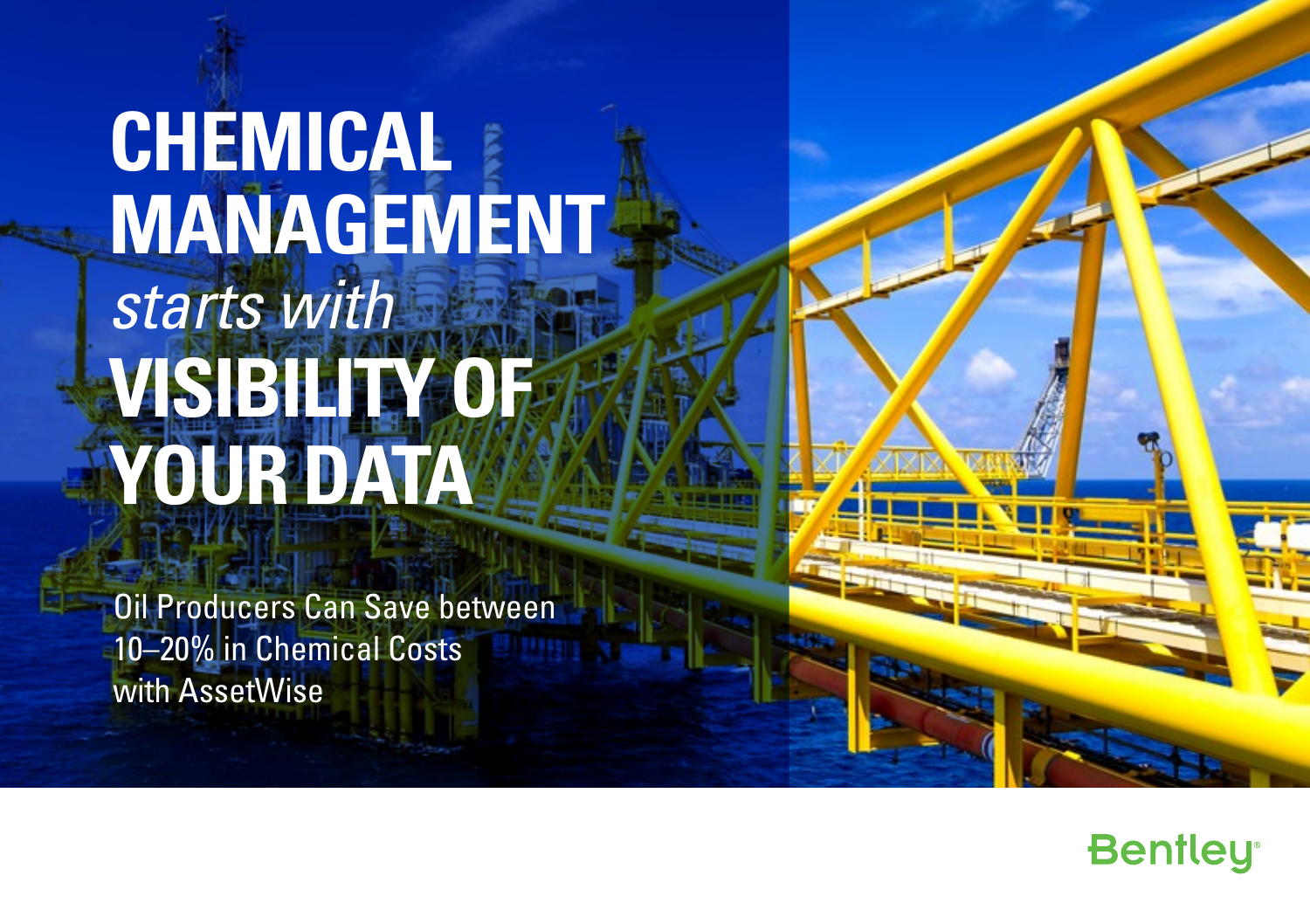

### **LOSING TRACK OF YOUR CHEMICAL USAGE**

**The oil and gas industry use a rich variety of chemicals across upstream, downstream, and midstream operations. But, it is easy to lose track of how much to use, what it costs, and the consequences of over-injection or under-injection.**

Insufficient chemical injections can impair production, with expensive downtime at best and the catastrophic loss of an entire asset at worst. This leads to over-injecting chemicals, which brings its own costly consequences.

#### **Chemical Management core challenges:**

- Over-injection of up to 20% more chemicals than required, so costs can spiral
- Mismanagement of chemicals corrosion, scaling, emulsification, causing downtime, can be costly
- Data still held on spreadsheets, and within data silos
- Decision making relies on out-of-date or unreliable data
- No real measurable way of monitoring chemical usage
- Lack of insights and visibility into performance

*In some cases, customers are overinjecting 20% above the recommended level, resulting in an expense of USD \$350,000 per chemical, per well, per year.*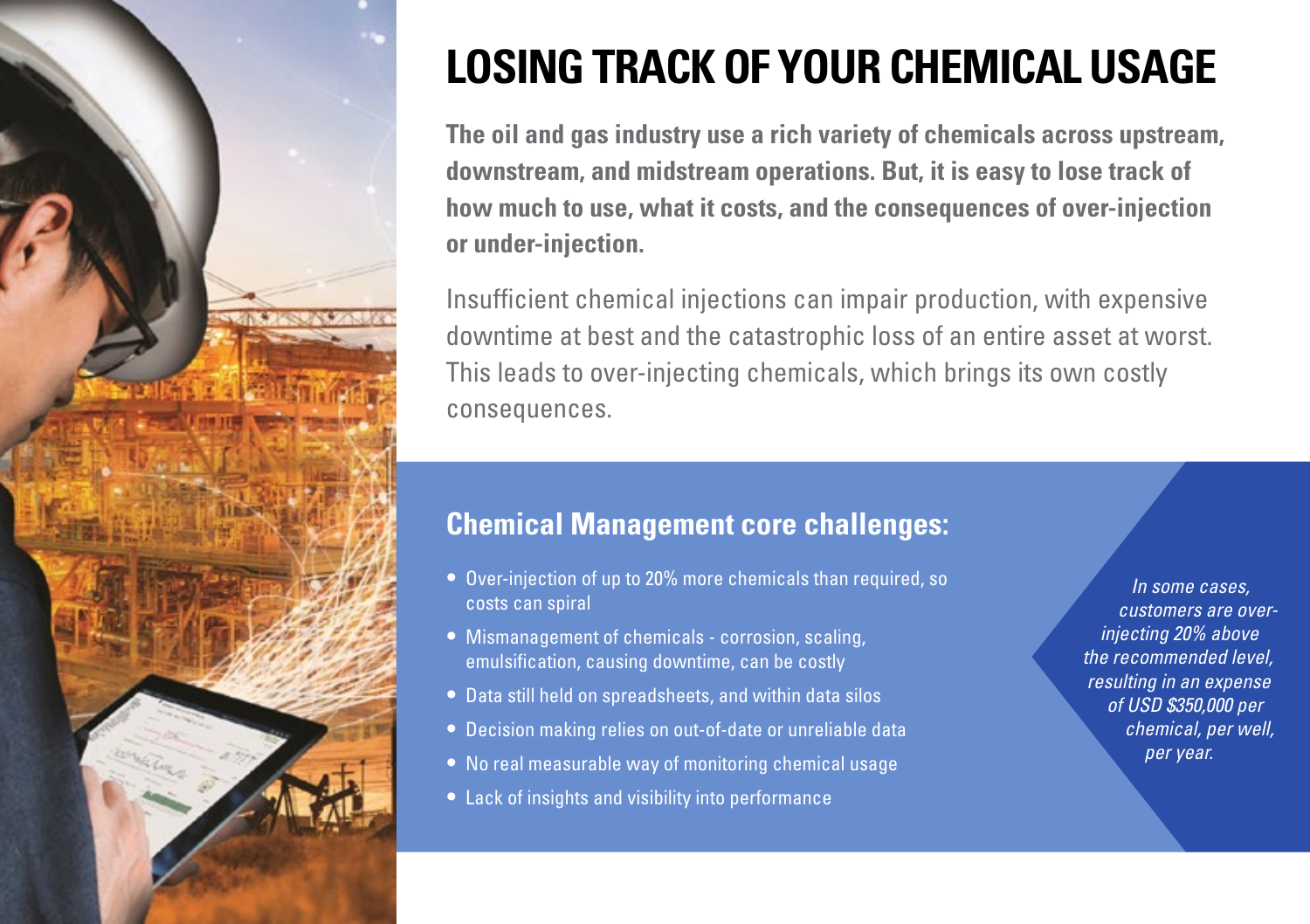### **REDUCE CHEMICAL COSTS BY AT LEAST 10% OR MORE**

**Dramatically reduce chemical costs – monitor, manage, and control the application of chemicals with AssetWise 4D Analytics to become more efficient, productive, and cost-effective.** 

*Chemical usage management throughout production and processing is an often overlooked area that can reduce costs. The injection of chemicals in a controlled and reliable process across an operation, be it land-based or offshore, is a key factor in the productivity, efficiency, and profitability of oil and gas producers.*

#### **Why now?**

In the past, chemical usage was typically unmonitored. Often, there would be a tendency to add more than necessary to ensure pipes were never underdosed. What was previously thought of as an acceptable cost and a normal part of the production process is now proven to be unnecessary and expensive. Now you can optimize chemical usage and save millions.

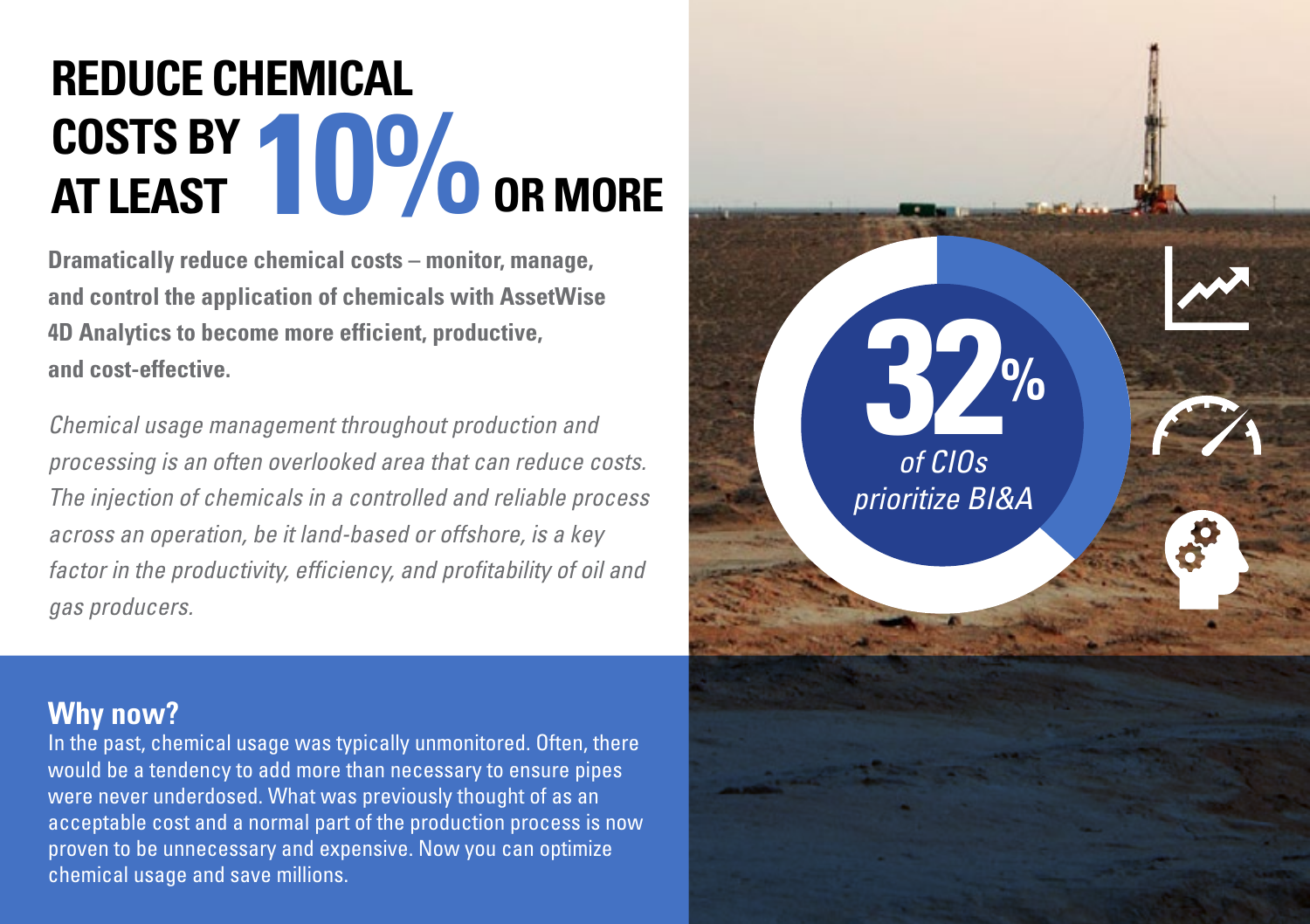### **BUSINESS BENEFITS**

*AssetWise Chemical Management optimizes your biocides, demulsifiers, corrosion and scale inhibitors, and helps your engineers to work faster, smarter, and more efficiently to increase production, availability, and uptime.*

*INCREASE AVAILABILITY BETWEEN* **1-2%**



#### **Optimize Chemical Usage**

Understand costs of production per barrel, M3, hour, day, week, month, quarter, and year and determine optimum dosage rates.

### **Schedule Chemical Deliveries**

Arrange and schedule chemical deliveries to all sites and know the historical and current level of chemicals so dosage rates are kept current.

#### **Reduce Environmental Impact**

Calculate emission levels and determine discharge. Configure alarms on variance against compliance and report on results.

#### **Increase Performance**

Make faster decisions by having all information within one central application, and make critical decisions based on accurate performance-based data.

#### **Manage Inventory**

It's important to know what assets you have and how much chemicals you have remaining. Always be ahead and know remaining chemical levels against current and planned production.

#### **Monitor and Control Corrosion**

AssetWise provides analysis of corrosion probe data, acoustic and metal loss, and the necessary calculations to predict corrosion rates.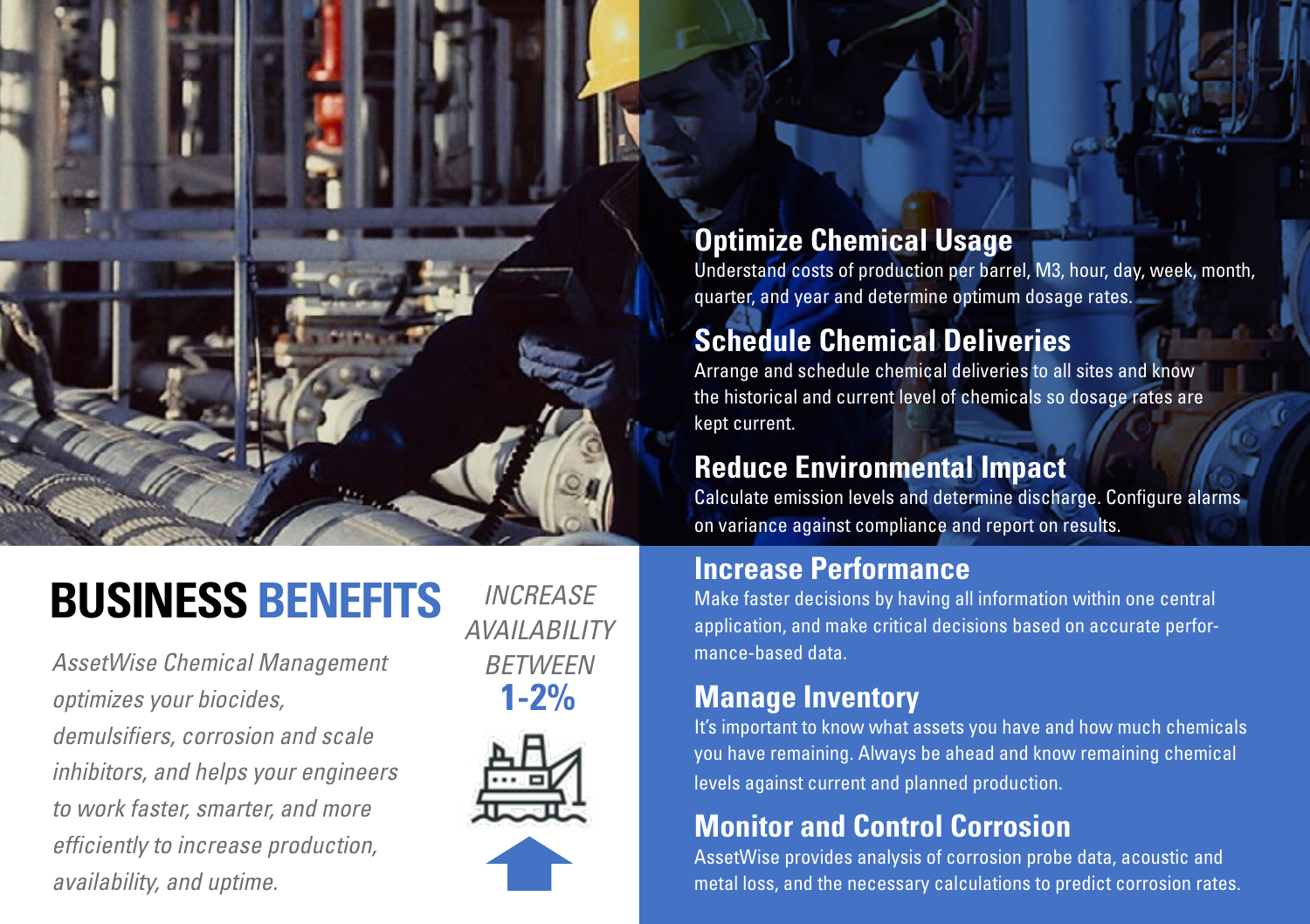## **COMMON AREAS OF APPLICATION**

*The scope for what can be monitored and managed depends entirely upon what information you have. Integrate, analyze, and share information.* 

**Production monitoring and optimization and scheduling**

- Move away from anecdotal observations
- Clearly identify concurrent events
- Information visible to all
- Identify gaps in data and need for more instrumentation
- Schedule chemical batch samples



#### *View the* **Datasheet** *for more information*





#### **Chemical Management**

• Stock Control

Bentley

- Tank Tracking
	- Legislative recording/reporting (Environmental)
- PON15D Chemical Permit
- Usage monitoring
- Ensure application and OPEX control
- Performance tracking
- Track samples collected for onshore analysis
- Laboratory instrument management

#### **Fluid Management**

- Process optimization
- Process BS&Ws, oil in water, etc.
- Legislative reporting (Environmental)
- Overboard water, export/fuel/flare gas (onshore)
- Trending and graph analysis
- Well sampling (BS&W and onshore ions)
- Corrosion
- Wells, water injection, cooling medium
- Allocation
- Well BS&W, well tests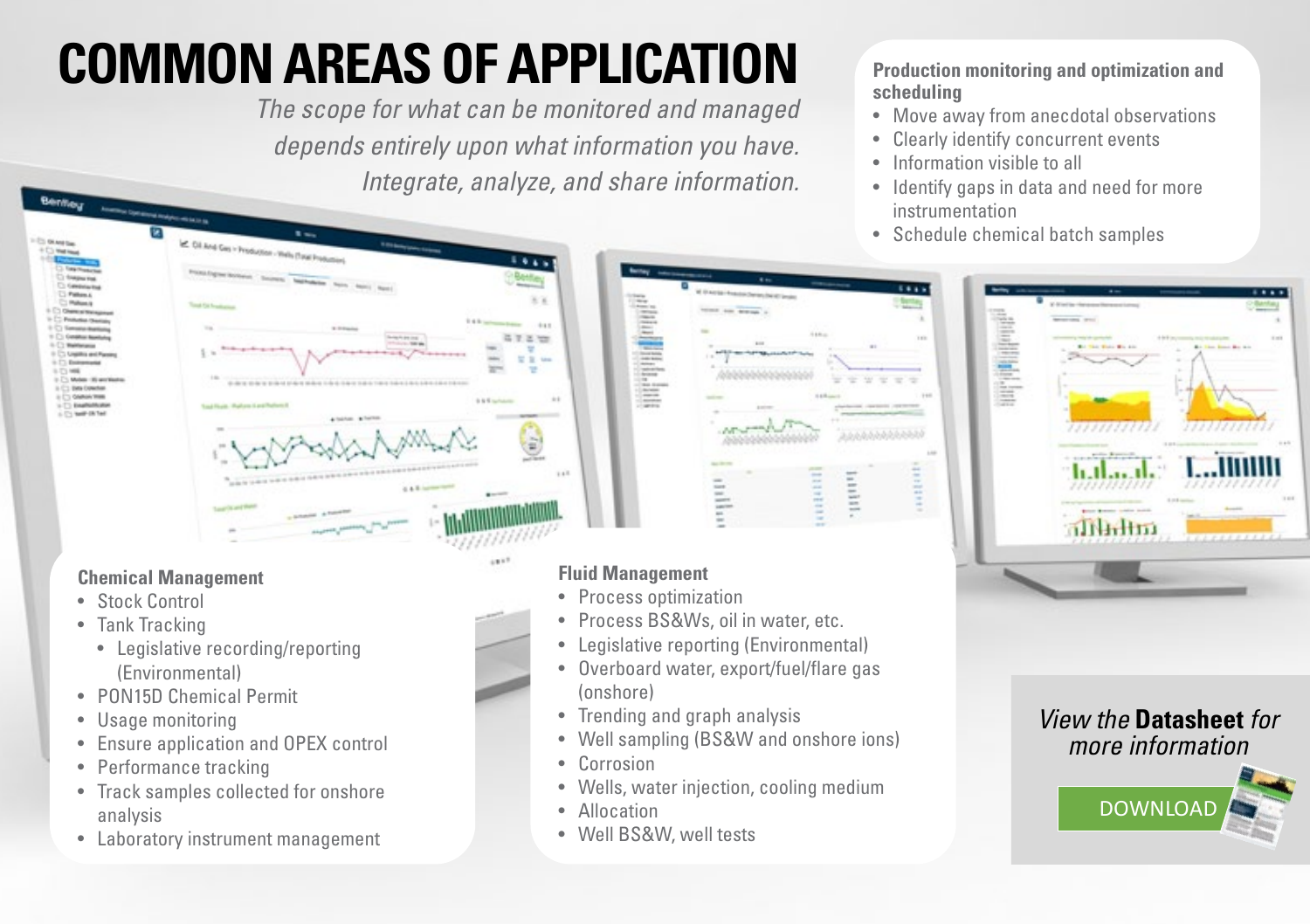**SUCCESS STORY** Major operators in the oil and gas industry have used Bentley's chemical management solution delivered by AssetWise to save chemical management solution delivered by AssetWise to save millions in costs.

> Going from a lack of information and visibility on chemical usage, plus rising costs, to having controlled access to all aspects of chemical and production processes, the operator can now optimize and report on chemical usage across all areas for day-to-day performance and planned treatments.

Challenging geology, complicated chemistry, and geographically disparate assets are just some of the challenges experienced before acquiring Bentley's chemical, corrosion, and production management solution to manage the operational control of chemical sampling and usage.

Through effective management and control of information about multiple third-party vendors, these forward thinking organizations now centralize all data from relevant wells, chemicals, corrosion, scheduling, and operations. The data can now be easily analyzed and reported on, resulting in significant savings with faster implementation, scalability, and reduced time for consolidating KPI reports.